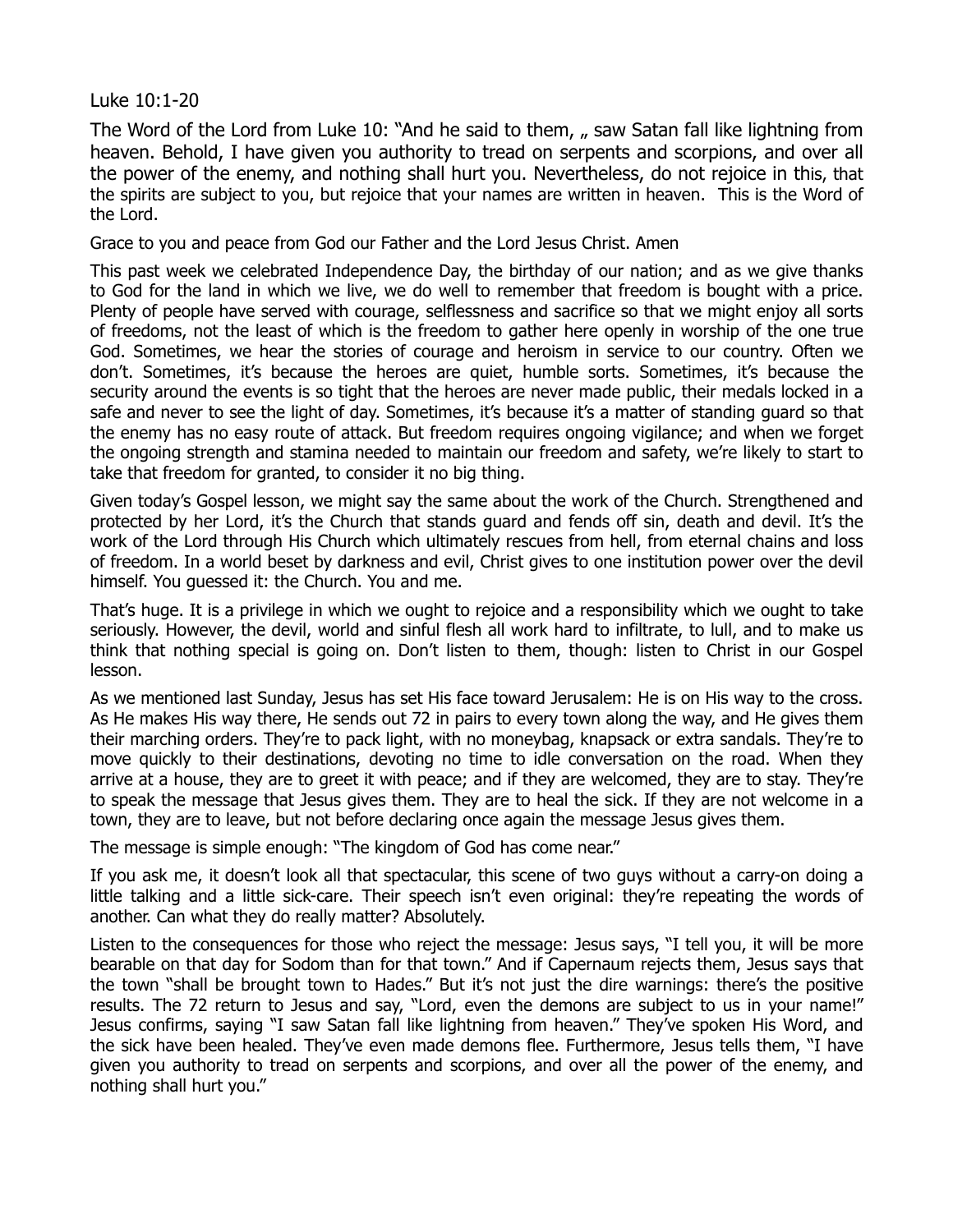Really? This is about the eternal destiny of towns-full of people? It looks like pairs of guys walking from town to town, traveling light and talking a little, repeating what Jesus told them to say. It's not exactly the sort of drama that makes for a Hollywood blockbuster.

It may look pretty tame, but it's not about the look. People are healed and demons are sent packing. This is stuff that only God can do, which is exactly what's going on. The key to what's going on is this: "The one who hears you hears Me, and the one who rejects you rejects Me, and the one who rejects Me rejects Him who sent Me."

It's the Lord who works these miracles, and He does so by His Word. And in His wisdom, according to His plan, He deploys these 72 to speak His Word. Sent by Him and speaking His Word, they're speaking on His authority. They speak His Word of grace, and His grace gets rid of sin and its wages. They speak that Word to those who are sick, and they're healed. They speak it to those who are possessed by demons, and the demons flee away. These 72 wield extraordinary power as they speak God's Word as He intended. But it is His Word and it is His power: they're simply the messengers, and the power doesn't belong to them. Thus Jesus tells them, "Nevertheless, do not rejoice in this, that the spirits are subject to you, but rejoice that your names are written in heaven." The best news for them is not that Christ has used them to deliver that grace to others: the messenger can himself be an unbeliever and lost, even if he's teaching the Word correctly to others. No, the best news for them is that Christ has used His Word to deliver His grace to them.

So, 72 guys in 36 pairs, walking from town to town and talking. But their talk is the Word of God, and by it even the devil is sent packing.

The Lord entrusts that Word to His Church. He entrusts His Word to His Church here, at the corner of Orchard and Cassia. The Lord has not changed, and His Word has not lost its power. So here, when the Word is preached and the Sacraments administered according to that Word, when the Word is sung and spoken and confessed and shared, the Lord is still working those same miracles here as He did through the 72 in our text: sins are forgiven, disease defeated and even the devil is chased away.

Sins are forgiven. That's the key to the other miracles. Jesus Christ, the Word made flesh, dwelt among us and went to the cross to die for our sins. Risen again, He alone has the power to forgive, and His Word is the means by which He does the work. Only forgiveness delivers from sin. Therapy can teach you to live with it, time can get you to forget it and the right company will help you deny it's wrong, but only forgiveness can take the sin away. That's the forgiveness given by Christ in His Word—the Word that He gives to you to speak.

Therefore, only that forgiveness can deliver from hell. Armies can stop invasions and organizations can provide relief from all sorts of hellish, disastrous situations on this planet, but man is powerless against hell. It's inexorable, far too powerful. But the Word of Christ looses sins and sets you free; and if you are free of sin, the gates of hell are closed and the gates of heaven are opened. Only God's Word can do that—the Word that He entrusts to His Church. Here.

That Word heals, too. It delivers from disease. Medicine can help with this life: often when a disease strikes, doctors can put a stop to it—and for the work of medical professionals we give great thanks, because they are God's gifts for the preservation of health and life in this world. But where medicine puts a stop to one disease, another will eventually come; and if it is stopped, another will follow. That's the ongoing battle of preserving health in this world, and eventually one disease or other injury wins and brings death. But the Word of Christ delivers from disease—maybe not immediately, but ultimately. When the 72 in our text spoke, people were healed on the spot. This was not to teach you that God will always heal immediately whenever His Word is spoken, but that His Word has the power to deliver you ultimately from all disease, according to His will. This is finally done on the Last Day, when the Lord raises you from the dead. No matter how hard man tries, he can't beat death—the best he can do is postpone it as the Lord allows. But the Word of Christ we speak here gives eternal healing and everlasting life. That's the Word that Jesus entrusts to His Church. Here.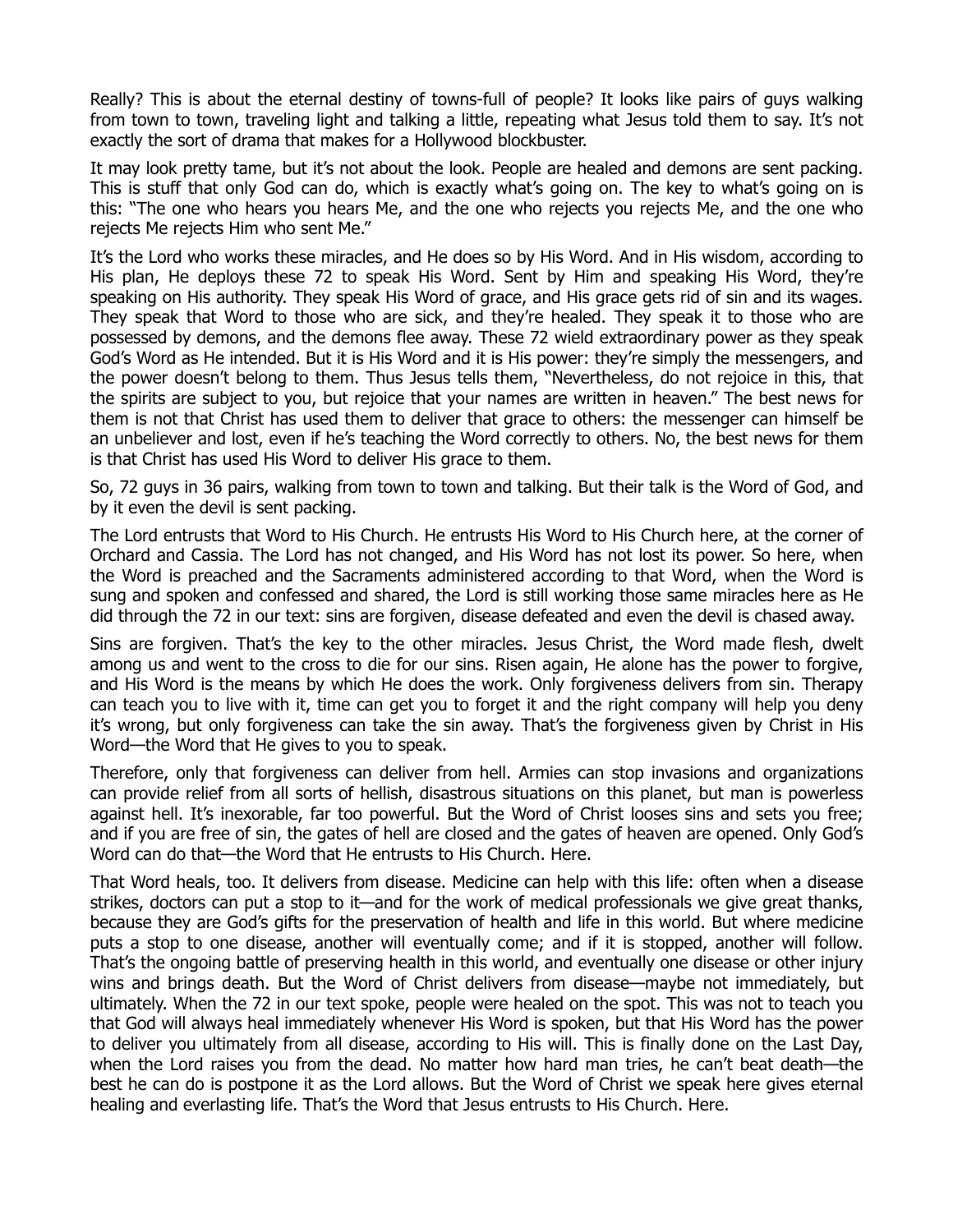That Word delivers from the devil, too. It sends Satan fleeing away. We've recently heard a Gospel lesson or two about demon possession, and how those possessed were terrifying to those around them—remember, for instance, the possessed man who lived among the tombs. What can man do to defeat Satan? Usually, all man can do is deny him as an old fable, which suits the devil just fine. There is one religion in Turkey that's all about appeasing the devil: if you can't beat him, the best you can do is try to strike up a good relationship. But man can't defeat Satan. Christ can, and has: He defeated him at the cross when He died for the sins of the world. See, when Jesus took away all of your sin, He robbed the devil of everything he could use against you. Satan is called "the Accuser" for good reason, because Scripture records him going before God and accusing, saying, "So-and-so is sinful and unholy. He can't be with you because of his sin, so he's got to be mine instead." But Christ died for all of those sins, took them all away. Satan has nothing left to accuse with—he's got no evidence because Jesus took it all away. Thus the Gospel makes the devil fall from heaven, because he's got no accusations to bring against the people of God anymore. The Word of Christ defeats the devil and sends Him packing. That's the Word that Jesus entrusts to His Church. Here.

This Divine Service may look no more remarkable than 36 pairs of men walking from village to village in our Gospel lesson. The view from the pulpit is that it's about 9:30 on a Sunday morning with a blend of relatively harmless looking people. But the Lord is present here with His Word. And as long as He is present with His Word, sin, disease, death, hell and Satan are all vanquished. They don't stand a chance, because Christ has defeated them all.

Name any other institution on earth where sin, disease, death, hell and Satan are all beaten. There isn't one. The Church is the Lord's outpost and fortress against all of His enemies on earth. Many would look at this service with contempt, but do not be deceived: the proclamation of the Gospel and the singing of Christ's praises are what hold back sin and devil, because the Lord restrains such evil by His Word. The prayers prayed by the people of God in Jesus' name are powerful acts as they entrust all cares to God and call upon Him to act according to His Word.

But all of that said, here is something better: "Do not rejoice in this, but rejoice that your names are written in the book of life."

When troops stand guard against invading forces, they know that they may have to sacrifice their lives as part of their service. It is not so for you: you do not fight sin, death and hell with the understanding that you may have to sacrifice yourself to God's wrath to save others. That was for Christ to do on the cross, and He has sacrificed Himself for the sins of the world. As you are one entrusted with His Word, you wield that weapon against evil with the knowledge that you do not have to die to save others. No, as you rejoice in the power of the Word, you know that it is for you, too. By His Word, Christ declares that He has written your name in the Book of Life. Salvation is yours.

The devil hates the Church, but he knows that the Church will never perish. Since he can't destroy either Christ or the Church, that leaves you. He's fallen from heaven and can't accuse you before God, so he'll whisper accusations in your ear. He'll keep reminding you of past sins, haunting you with past guilt, attempting to persuade you that there's no forgiveness for you, that you're lost. But you're not lost because Christ has won. So against the devil's temptations, you hold up Christ and His Word, remind the devil that he's the loser and say, "Jesus' Word of grace has sent you fleeing often before, and He has given that grace to me. I am not yours, Satan, because I am His. He's written my name in the Book of Life."

It is the same when the devil tries to overwhelm you with grief or fear of sickness or death or hell. All of these are enemies far too great for you and me, but it is not left to you and me to fight them. Christ is the One who has fought these foes, and He has defeated them. He tells you so in His Word. So instead of trying to defend yourself, you speak His victorious, grace-giving Word. Sickness, death and hell will not get the best of you. Sickness and death will plague for a while, but they're already beaten, too. Christ will raise you up to everlasting life, because your name is written in the book of life.